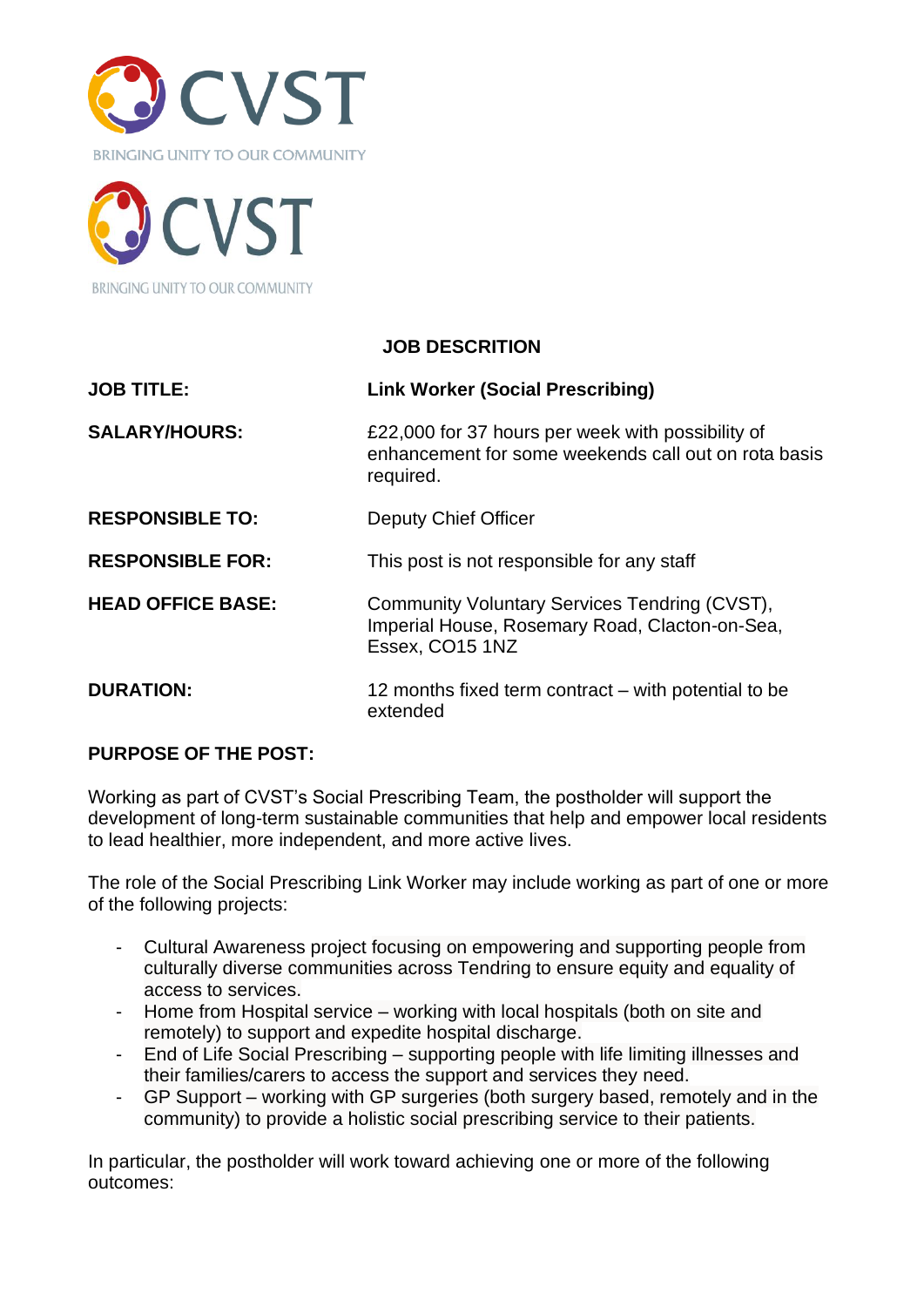

- 1. Those who are socially isolated will report reduced feelings of loneliness by being supported to access local services and activities.
- 2. People suffering from poor physical and/or mental health and/or long-term health conditions will report an improvement in their sense of health and well-being by increasing their physical activity and/or accessing volunteering opportunities and/or attending new clubs or activities and making new friends.
- 3. People supported will report that they are better able to manage their health and wellbeing.
- 4. People supported will report that they are more able to manage practical issues.

## **MAIN DUTIES:**

Work with all clinical, social care and mental health colleagues in the community and/or attached to GP Practices in the Tendring district area and/or Colchester, Clacton, and Harwich Hospitals and/or St. Helena, as an advocate for the voluntary and community sector to ensure that the local social prescribing offer is fully integrated.

Work with and take referrals from GP practices individually and within primary care networks, multidisciplinary teams (MDT), hospital discharge teams, other health professionals and self-referrals.

Be a friendly source of information about wellbeing and prevention approaches and provide support to individuals to take control of their wellbeing, live independently and improve their health outcomes.

If in agreement with the GP practice, undertake regular clinics/sessions from the GP practices to help support practices to manage the demand by supporting patients with nonmedical needs.

Approach and positively engage with identified vulnerable individuals who may be referred to a link worker, ensuring that they fully understand what a social prescribing service is able to offer, that it requires personal goal setting and will enable them to maintain their independence and improve their wellbeing.

Work with individuals to co-produce a simple personalised support plan, including what they can expect from the groups and services they are being connected/referred to and what the person can do themselves to improve health and wellbeing. Introducing or reconnecting them to activities, community groups and statutory services as identified.

Develop trusting relationships giving people time to focus on 'what matters to them'. Take a holistic approach based on the individual's priorities and the wider determinants of health.

Help people identify the wider issues that impact on their health and wellbeing such as debt, poor housing, being unemployed, loneliness and caring responsibilities and to consider how they can be supported through social prescribing.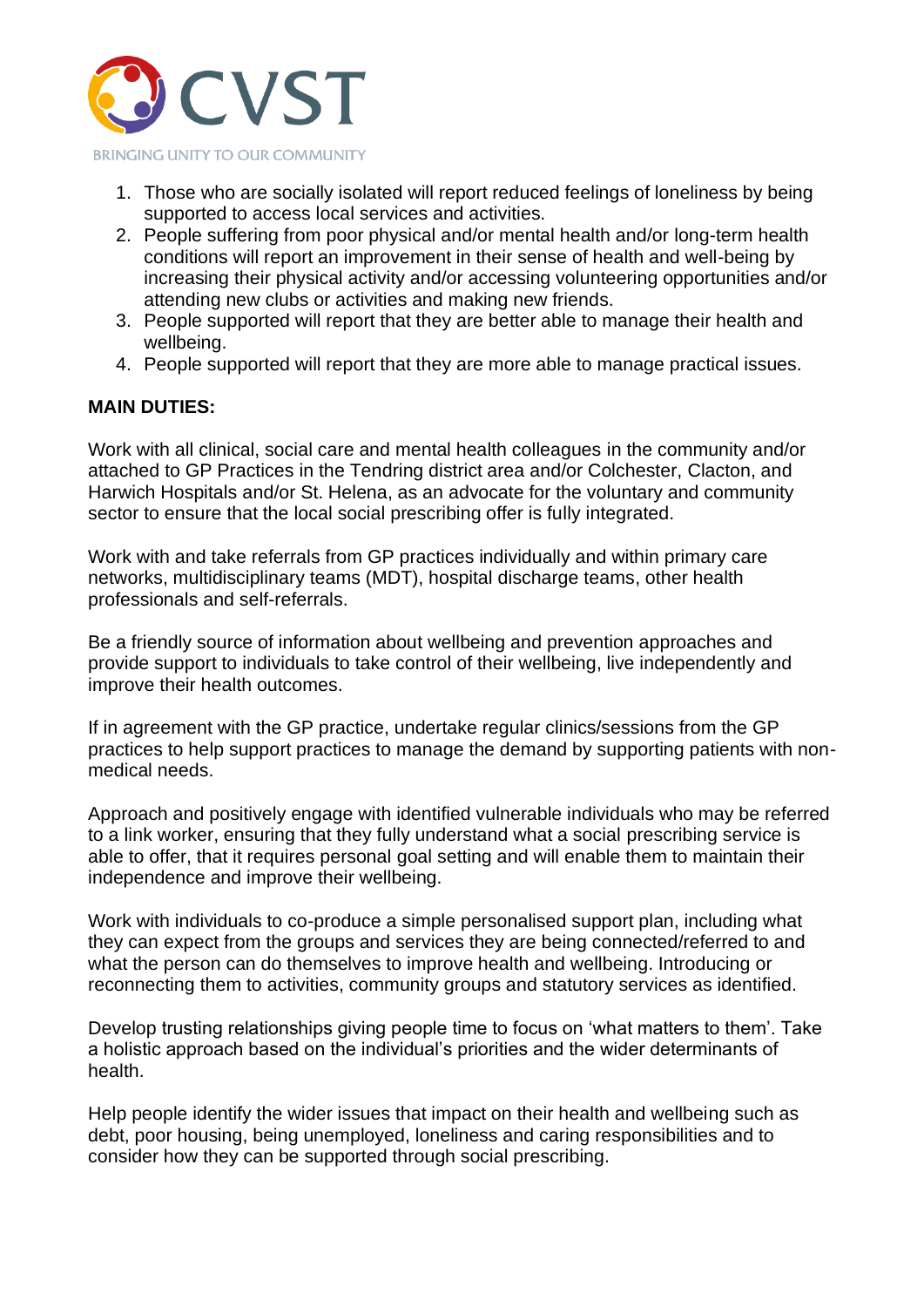

Build relationships with staff in GP practices and other NHS colleagues, attending relevant meetings, becoming part of the wider network team, giving information and feedback on social prescribing.

Work in partnership with statutory agencies and other social prescribing colleagues collaboratively to raise awareness of social prescribing and how multi-agency partnership working can reduce pressure on statutory services.

Ensure that all individuals who pass through the service are accurately recorded, following up to ensure that they have received good support; completing monitoring as required, to demonstrate outcomes of the service. Use the common template to record enquiries, individual goal progress, activities.

Use guided conversation to identify and capture initial data that can be used for following up with the individual at 6 months and 12 months enabling tracking of the impact of the service on their health and wellbeing. Encourage people to provide feedback and share their stories about the impact of the service on their lives.

Use the database point of access to ensure that social prescribing referral codes are inputted accurately, adhering to data protection legislation and data sharing agreements.

Work within the policies and procedures of CVST, GP practices and other NHS organisations to ensure that all activities comply with all relevant legislation and guidance, in particular Safeguarding, Health & Safety and GDPR data compliance.

Assist in the delivery of targets and outcomes in line with funding requirements and CVST vision.

Undertake any other general office duties as may be required from time to time

#### **GENERAL:**

To work collaboratively as part of the CVST staff team towards the aims and objectives of the organisation as a whole. Attend training in consultation with your line manager to improve and develop skills in line with the requirements of the job. To take part in the staff performance and development review process.

To be aware of the responsibilities connected to confidentiality, data protection and sensitive information within the organisation. To adhere to all CVST's operational policies and procedures including but not limited Equal Opportunities, Financial Systems, Lone Worker etc.

CVST reserves the right to amend this job description as necessary, after consultation with the post holder to reflect changes in or to the job.